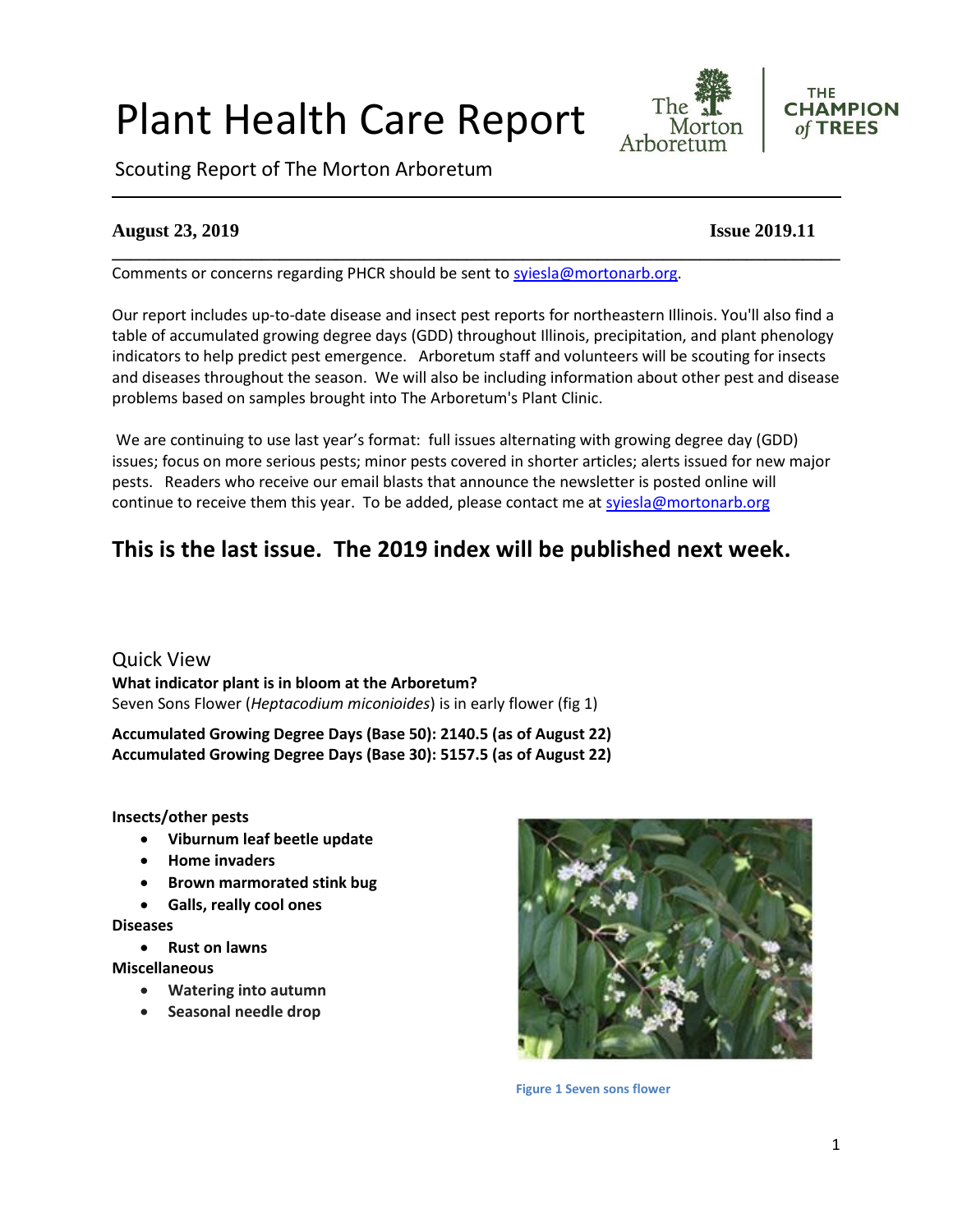## Degree Days and Weather Information

We are once again offering Lisle readings right above the Arboretum readings. The spread between these two sites shows that temperatures can vary over a short distance, which means growing degree days can be quite variable as well. To show that this happens elsewhere, we are comparing the GDD in Glencoe to those at the Botanic Garden (which is in Glencoe) and showing the differences at two locations in Waukegan.

As of August 22, we have 2140.5 base-50 growing degree days (GDD). The historical average (1937- 2018) for this date is 2218 GDD<sub>50</sub>. Since January 1, we have had 36.86 inches of precipitation. Historical average (1937-2018) for precipitation Jan-Aug is 29.32".

| Location                    | $B_{50}$ Growing Degree Days<br>Through Aug 23, 2019 | Precipitation (in)<br>Aug 16-22, 2019 |
|-----------------------------|------------------------------------------------------|---------------------------------------|
| Carbondale, IL*             | 3115                                                 |                                       |
| Champaign, IL*              | 2660                                                 |                                       |
| Chicago Botanic Garden**    | No report                                            |                                       |
| Glencoe*                    | 1687                                                 |                                       |
| Chicago O'Hare*             | 2315                                                 |                                       |
| Kankakee, IL*               | 2390                                                 |                                       |
| Lisle, IL*                  | 2366                                                 |                                       |
| <b>The Morton Arboretum</b> | 2140.5                                               | 2.58"                                 |
| Quincy, IL*                 | 2761                                                 |                                       |
| Rockford, IL*               | 2157                                                 |                                       |
| Springfield, IL*            | 2735                                                 |                                       |
| Waukegan, IL* (60087)       | 1966                                                 |                                       |
| Waukegan, IL* (60085)       | 2071                                                 |                                       |

\*\*Thank you to Chris Henning, Chicago Botanic Garden, for supplying us with this information.

\*We obtain most of our degree day information from the GDD Tracker from Michigan State University web site. For additional locations and daily degree days, go t[o http://www.gddtracker.net/](http://www.gddtracker.net/)

## **How serious is it?**

This year, articles will continue to be marked to indicate the severity of the problem. Problems that can definitely compromise the health of the plant will be marked "serious".Problems that have the potential to be serious and which may warrant chemical control measures will be marked "potentially serious". Problems that are seldom serious enough for pesticide treatment will be marked "minor". Articles that discuss a problem that is seen now, but would be treated with a pesticide at a later date will be marked "treat later". Since we will cover weeds from time to time, we'll make some categories for them as well. "Aggressive" will be used for weeds that spread quickly and become a problem and "dangerous" for weeds that might pose a risk to humans.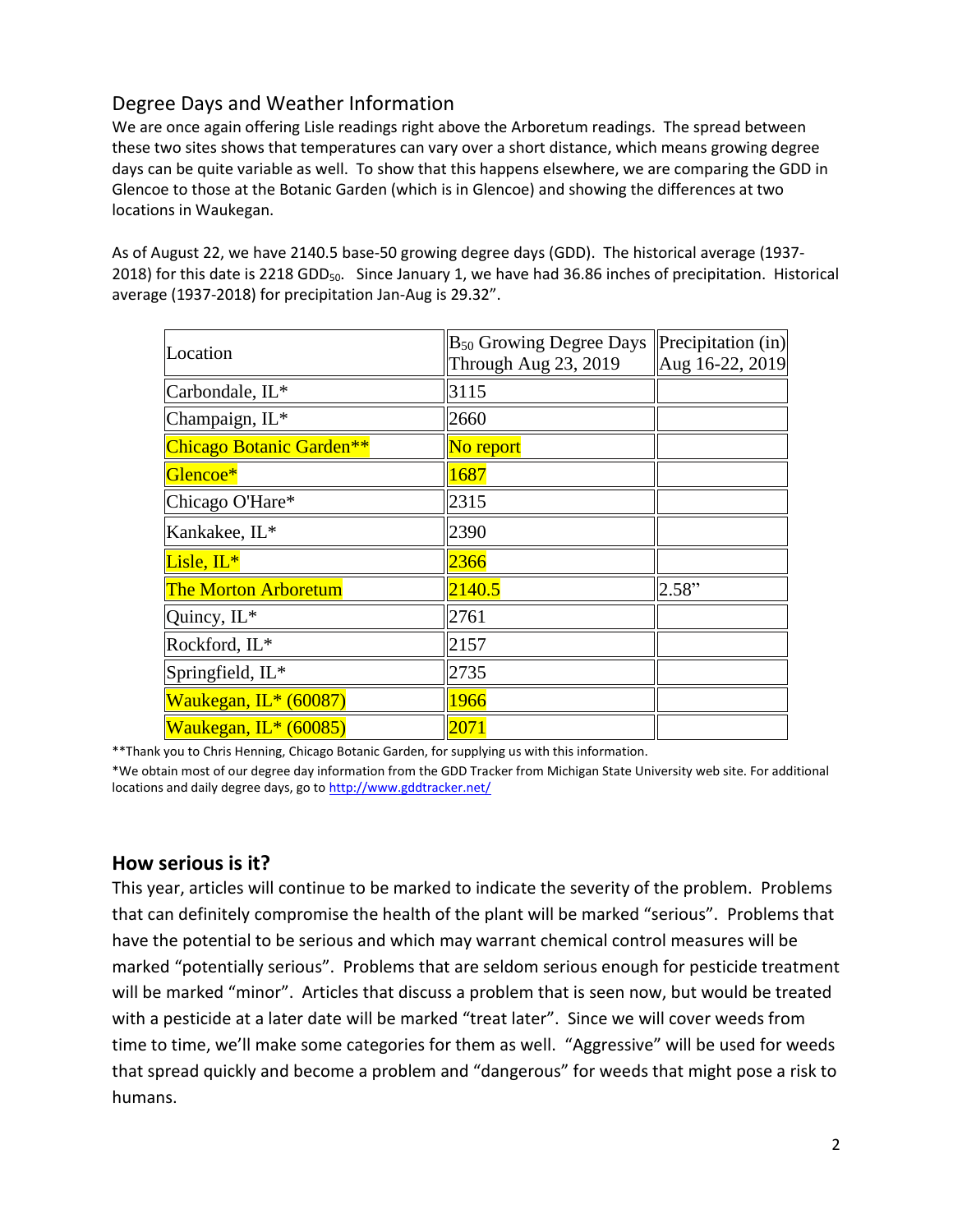## **Pest Updates: Insects Viburnum leaf beetle update (serious)**

Viburnum leaf beetle egg-laying sites are beginning to pop up on viburnums everywhere. These eggs will hatch into larvae next spring. Viburnum leaf beetles lay their eggs in the tips of viburnum twigs (usually on the underside of the twig). If we clip those twigs off in fall and winter and destroy them, we can minimize populations for next spring. The egg-laying damage usually occurs in rows (fig. 2). The eggs are laid in holes chewed by the adult. The



**Figure 2 Egg-laying sites on twig tip**

holes are then covered by a cap of chewed bark. These caps are fairly easy to see as they are a different color than the stem, but they will be SMALL since they are out at the very tips of the stems.

While the thought of cutting out egg-infested twigs may not be appealing, getting rid of an insect at the egg stage can be very effective. Food for thought: the fewer that hatch, the fewer we have to try to kill next spring and the less damage we will see on our viburnums. You might say "But I have 20 arrowwood viburnums on my property!" More food for thought: we should probably stop planting 20 of anything. With all the pests on the horizon it pays to diversify as we install new plants. Even with a number of shrubs we can still reduce the population for next season. The eggs are there now. That gives us the next 7 months to find and destroy those twigs.

#### **Home invaders (minor)**

This is our last full issue for the season, so let's take a moment to look at some problems that might arise in fall. When the weather turns cold, some pests will become home invaders. Boxelder bugs (*Boisea trivittata*) are usually the number one complaint for home invaders. The Plant Clinic has not yet received any reports of this nuisance pest, but it is almost certain to show up as the weather cools down. These insects feed on sap of seeds, flowers, and leaves of boxelders (*Acer negundo*). Their feeding causes little damage to the tree. They are considered to be a nuisance when large numbers of them appear in homes, especially in fall and spring. Nymphs are bright red when they first hatch,



**Figure 3 Boxelder bug nymph (above) and adult (below)**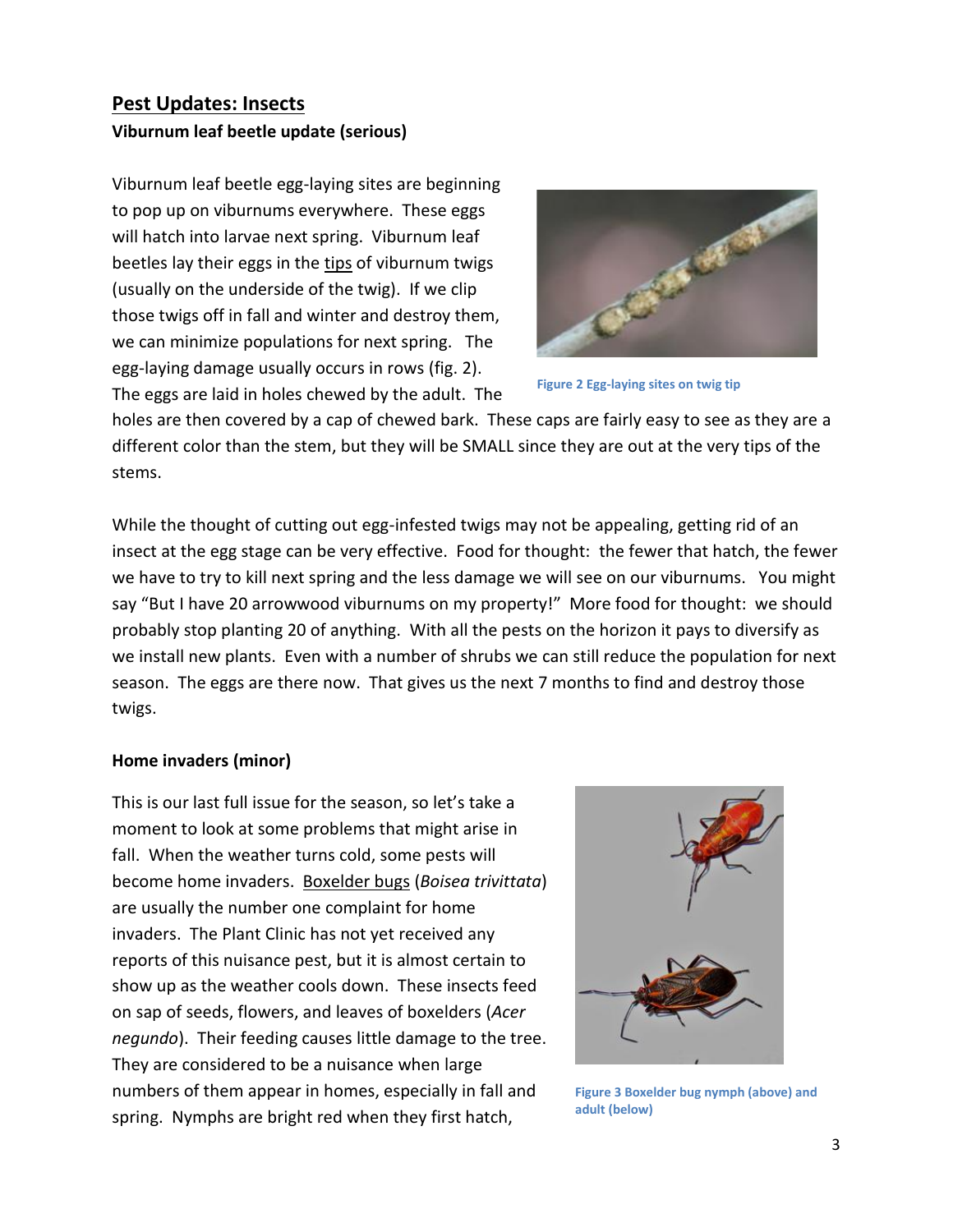developing black wing pads over time. Adults are about ½ inch long, have three red or orange lines in back of their heads, and have black wings with red lines, and a red abdomen (fig. 3). Boxelder bugs overwinter as adults in protected sites. Since they consider your house to be a protected site, if you have cracks in your foundation or around your windows, they will enter your house through those cracks in fall. They do no harm in the house but are very annoying.

While boxelder bugs show up like clockwork every year, some home invaders are occasional guests. These include the multi-colored Asian lady beetle, the leaf-footed beetle and squash bugs. The multi-colored Asian lady beetles are beneficial insects that eat pests like aphids. In fall, they can become an annoyance when they enter the home, sometimes in large numbers. They are not only annoying, they can bite! They can be yellow, red or orange in color and may have no spots or as many as 19. The front of the body is cream-colored with a black 'M' (perhaps a monogram for 'multi-colored'?). Go to

<http://bugguide.net/index.php?q=search&keys=Harmonia&search=Search> for photos.

Leaf-footed bugs and squash bugs often enter homes one at a time and so are easy to manage. Go t[o http://bugguide.net/node/view/16073/bgimage](http://bugguide.net/node/view/16073/bgimage) and <http://bugguide.net/index.php?q=search&keys=squash+bug&search=Search>

**Management:** Do not use insecticides inside the home. Caulk around doors and windows to minimize entry by the insects. Keep screens in good repair. Insects that do enter the home can be removed with a vacuum or manually. Do not crush boxelder bugs or ladybugs as they can leave a stain. The leaf-footed bug is related to stink bugs and will make a stink when handled. Squash bugs can make a stink and a stain when crushed. If boxelder bugs are accumulating on the outside of the house, they can be doused with soapy water.

Good website: [http://www.mortonarb.org/trees-plants/tree-and-plant-advice/help](http://www.mortonarb.org/trees-plants/tree-and-plant-advice/help-pests/boxelder-bugs)[pests/boxelder-bugs](http://www.mortonarb.org/trees-plants/tree-and-plant-advice/help-pests/boxelder-bugs)

## **Brown marmorated stink bug (minor indoors, potentially serious outdoors)**

Speaking of home invaders: brown marmorated stink bugs (BMSB) are showing up more often now in the Chicago area. These insects overwinter in houses and become active again in spring. BMSB will feed on a variety of hosts including many fruit, vegetable and field crops, reducing yield on those crops. They have become a serious pest on crops in some states. There are other insects that resemble the BMSB, so check the websites listed below to see more pictures of this insect. The insect is similar in shape to other stink bugs (a somewhat 'shield-shaped' body), but the edge of the body has



**Figure 4 Brown marmorated stink bug**

alternating black and white bands (fig. 4). The antennae will have light-colored bands on them.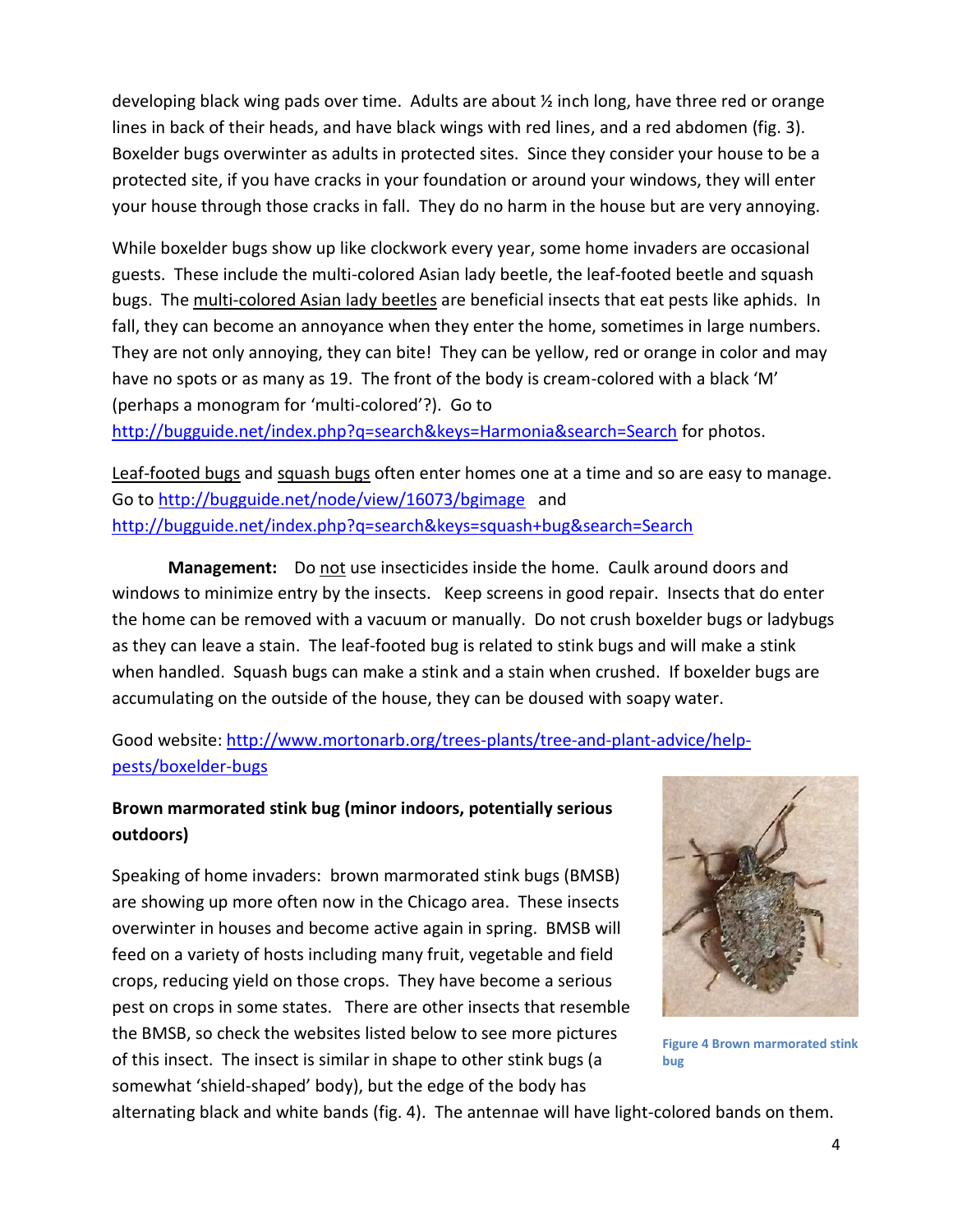Overall, the body has a mottled appearance. When the weather cools off, adults will look to overwinter in homes, much like boxelder bugs.

**Management:** Managing this pest in the home is similar to managing boxelder bugs in the home. Caulk cracks, and keep screens in good repair. Physically remove the insects in the home with a vacuum cleaner. These are stink bugs, and they do create a stink when threatened so removal by hand could be tricky. After removal by vacuum, the vacuum cleaner may have a smell for a while. They can be knocked into a bucket or soapy water and left to drown.

Good websites with photos for identification: <http://njaes.rutgers.edu/stinkbug/identify.asp> <http://www.stopbmsb.org/stink-bug-basics/look-alike-insects/>

#### **Galls, really cool ones (minor)**

We have seen a lot of galls this summer, and most of them are the ones we see year after year. This year, one of my favorites has shown up at the Plant Clinic. It is the oak lobed gall (sometimes called the pine cone oak gall). It shows up on oaks and looks a bit like a pine cone. It is often 2 to 3 inches across and goes through some interesting color changes (pinks, reds and browns). This gall is caused by a wasp, *Andricus quercusstrobilanus* (a cool name for a cool gall.) The gall is composed of several wedge-shaped sections.



**Figure 5 oak lobed gall**

Some other galls showing up now are regulars, but still have a certain cool factor. We have two

galls, both showing up on goldenrod. They are the goldenrod fly gall and the goldenrod bunch gall. The goldenrod fly gall (*Eurosta soildaginis*) shows up as those interesting ball shapes in the goldenrod stem. The gall maker lives inside that round gall and will pupate there in spring. The goldenrod bunch gall is caused by a midge (*Rhopalomyia solidaginis*). The larva of this midge secretes a chemical that stops the goldenrod stem from growing any taller. The leaves keep forming, though. This leads to a bunch of shortened leaves at the end of the stem (fig. 6). Actually, very pretty!



**Figure 6 Goldenrod bunch gall**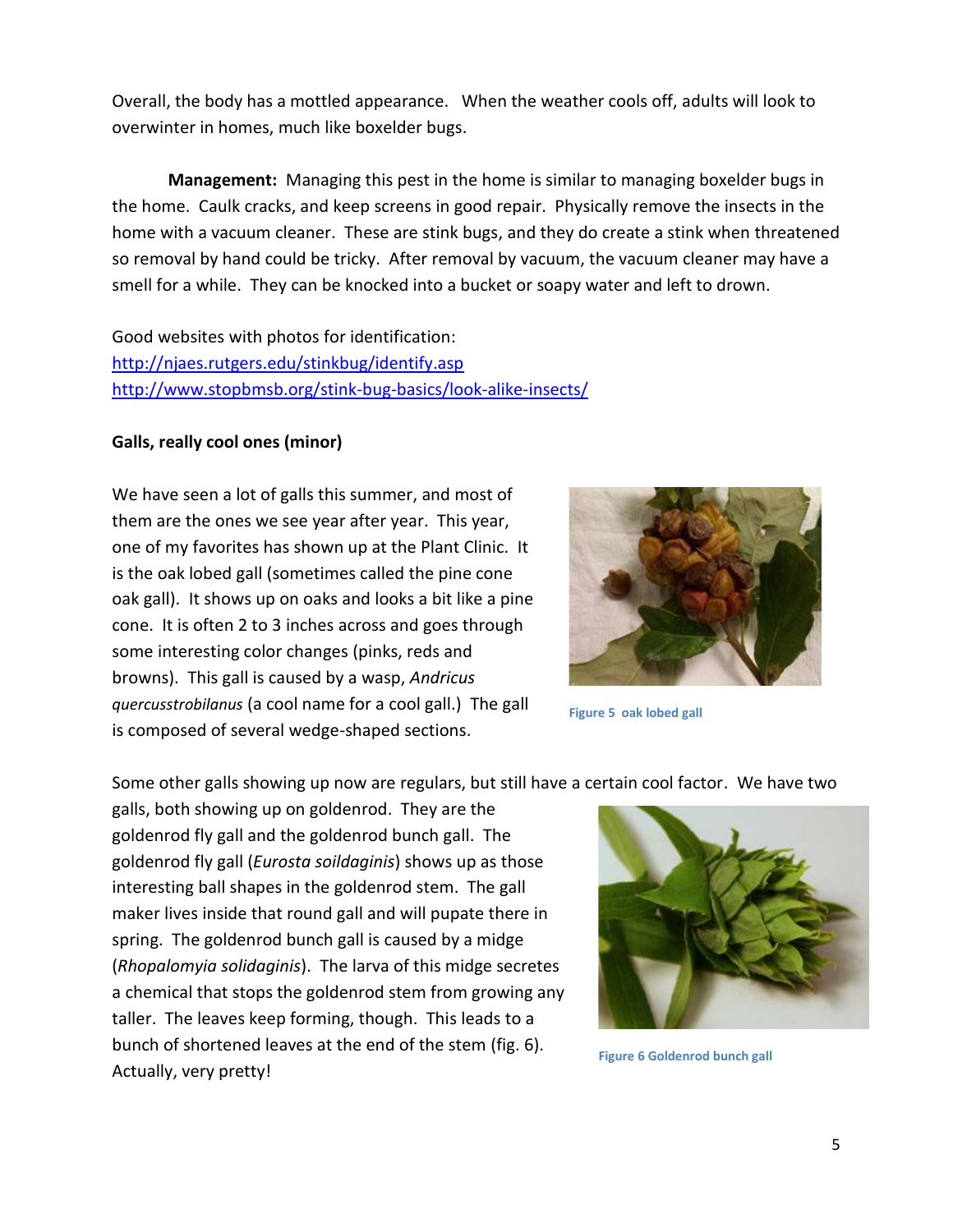#### **Pest Updates: Diseases**

#### **Rust on lawns (minor)**

Orange spores are coming to a shoe near you, courtesy of rust on the lawn. This disease generally shows up in July and August when the grass slows its growth due to heat and dryness. The slow growth of the turf allows the disease to attack the grass. Lawn rust is caused by a *Puccinia* sp. All turfgrasses can be infected by many different species of rust fungi, and Kentucky bluegrass is one of the more rust-susceptible grass species.



**Figure 7 Rust spores on bluegrass**

Initial symptoms of rust disease include yellow lesions on

grass blades that enlarge over time and rupture to release orange spores (fig. 7). When you walk across the lawn, your shoes pick up the orange spores and turn orange (fig. 8). The spores are wind-blown and splashed by rain to new infection sites on grass.

**Management:** There is no permanent shoe damage, and the orange spores can be easily wiped off. Lawn rust is usually not severe enough to warrant use of fungicides, and sound management practices will keep this disease in check. Management practices that spur a little growth will minimize rust. These practices include watering and fertilizing with nitrogen. While these practices may apply to a highly managed lawn, they may not be great for the



**Figure 8 Rust spores on shoes**

average home lawn. Watering the lawn in summer is not really a priority since the lawn can go dormant and come back when the rain and cooler temperatures return. Fertilizer may be harmful to an unwatered lawn. When the rain returns and the grass grows again, the rust usually diminishes. Some management techniques that apply to any lawn include mowing at the height recommended for the particular turf species and using rust resistant varieties or blends of turfgrass when starting new lawns. For the most part, lawn rust is a relatively minor disease that we can live with.

Good website: <http://ipm.illinois.edu/diseases/series400/rpd412/>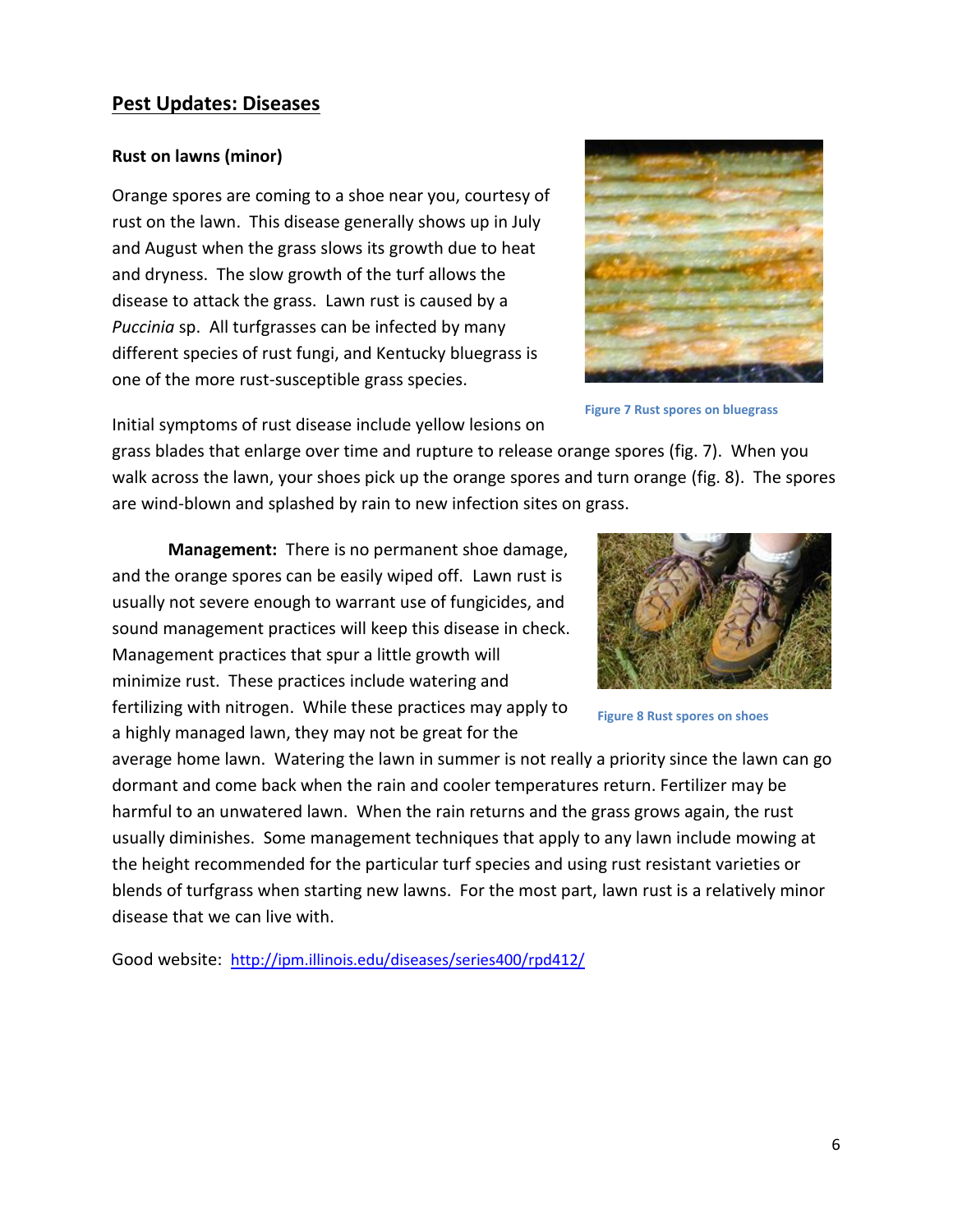## **Miscellaneous**

#### **Watering into autumn**

This has been a difficult year for watering. In spring we had an over-abundance of rain. Then the tap turned off completely for many of us. Rain during mid-summer was all over the place, with some areas getting a lot and other areas getting nothing. As autumn comes on and the temperatures cool (we hope), there is often the assumption that the growing season is over and we can put the garden hose away. That really is not the case, even in a 'normal' year.

Should we be watering now? Because the rain has been so inconsistent, we really need to go out and observe the soil in our own yard. If the soil is dry, we should be watering, even if the soils were previously saturated. Watering is all about what the plant needs now.

With autumn, we will start to see plants go dormant and perennials will even start to die back. The root systems of all plants are still quite active, and watering will help to keep them in good health. You can continue to water until the soil freezes. Pay special attention to evergreens. Since they retain their needles year-round, they can continue to lose water through transpiration. Make sure that all evergreens go into winter fully hydrated. If you are planting bulbs like tulips or daffodils, they will also need to be watered. When bulbs are planted, they need to grow a root system in the fall. That can be difficult to do if the soil is too dry.

Other areas that would need special attention are newly seeded or sodded lawns and any newly planted trees, shrubs or perennials. All these plants will need a good supply of water to help them become established. Newly planted trees and shrubs do not need to be watered every day. That is good for puppies, but not for trees. Water as needed. Check the soil to see how dry it is. Remember that on a newly planted tree there will be a limited root ball. Apply the water to the root ball area.

We need to modify our watering practices based on the rainfall we get this autumn. Consider purchasing a rain gauge for your yard so you can accurately determine how much rain you are receiving. Storms can be deceiving. A heavy storm may give the impression that a lot of rain fell, but a rain gauge will let you know how much rain really fell. Ideally for most established plants we want to deliver an inch of water per week. If the rain provides half an inch, we need to provide the other half. Try to do the watering all at once so we get a nice deep watering. Sprinkling a little bit everyday does not give the plant the water it needs, and it promotes fungal diseases (we have had enough of those already this season), not to mention what it does for your water bill.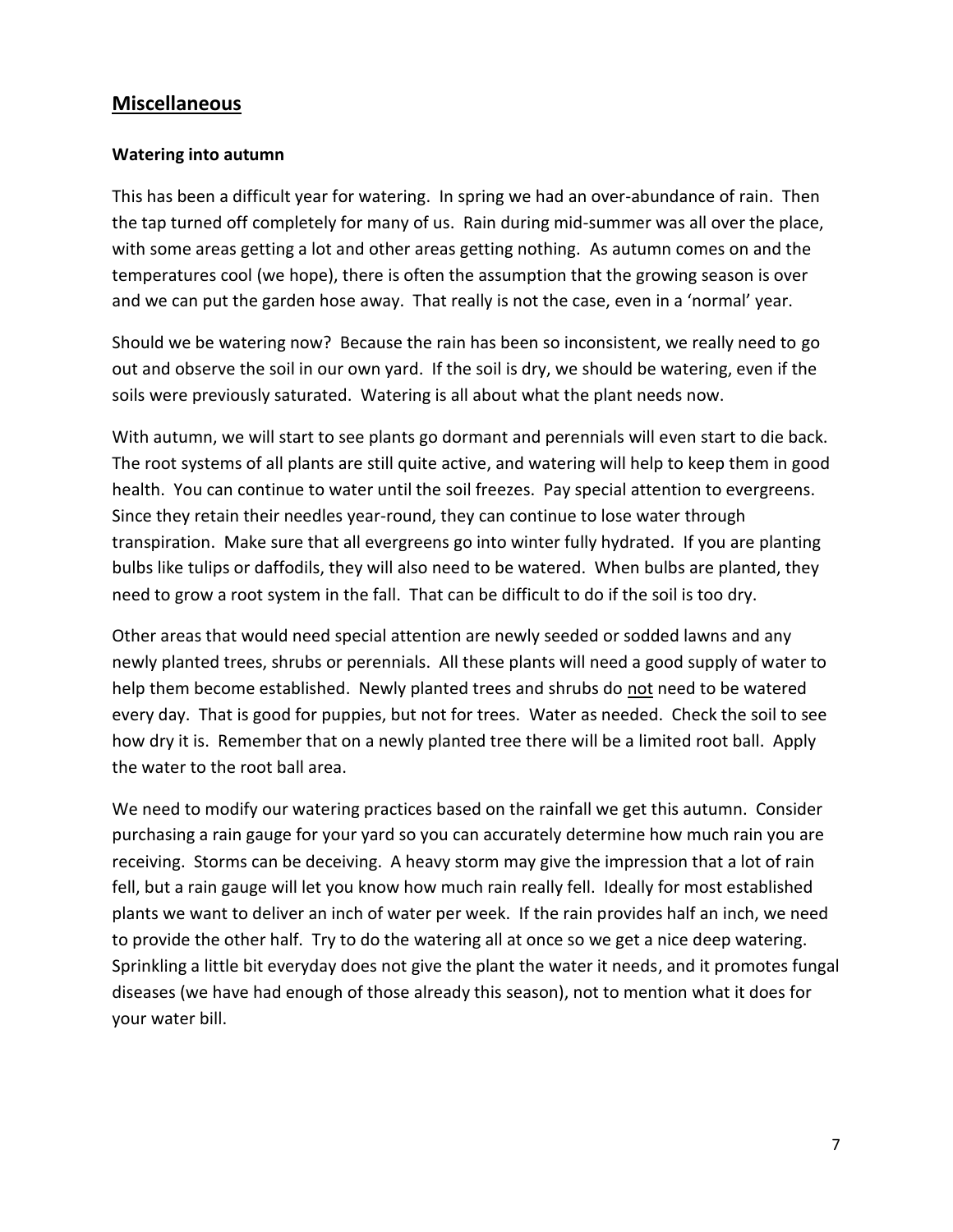#### **Seasonal needle drop**

Another phenomenon of fall is heading our way: seasonal needle drop (also known as normal needle drop). In autumn, many evergreens will drop older needles. This is a normal process. Needles on an evergreen live for a limited number of years. At the end of their lives, these needles will turn brown and eventually fall off. On some evergreens, such as white pine or arborvitae, this process can be very dramatic, making the evergreen look like it is dying. To determine if your tree has a disease or is going through normal needle drop, check the location of the browning. Trees



**Figure 9 Seasonal needle drop**

going through normal needle drop will have a fairly uniform brown or yellow appearance in the interior of the tree since this is where the oldest needles are located (fig. 9). After a few weeks these needles will fall off, leaving the tree looking normal and healthy. Trees with a disease may have brown needles in various areas of the tree, depending on the disease, but the appearance will not be as uniform as that of needle drop. Diseased needles may eventually fall off, but the tree won't look healthy.

Good website:

[http://www.mortonarb.org/trees-plants/tree-and-plant-advice/horticulture-care/seasonal](http://www.mortonarb.org/trees-plants/tree-and-plant-advice/horticulture-care/seasonal-needle-drop)[needle-drop](http://www.mortonarb.org/trees-plants/tree-and-plant-advice/horticulture-care/seasonal-needle-drop)



*[Bartlett Tree Experts, Plant Clinic](https://www.bartlett.com/) sponsor.*

The Plant Health Care Report is prepared by Sharon Yiesla, M.S., Plant Knowledge Specialist and edited by Fredric Miller, Ph.D., Research Entomologist at The Morton Arboretum and Professor at Joliet Junior College; Julie Janoski, Plant Clinic Manager, and Carol Belshaw, Arboretum Volunteer. The information presented is believed to be accurate, but the authors provide no guarantee and will not be held liable for consequences of actions taken based on the information.